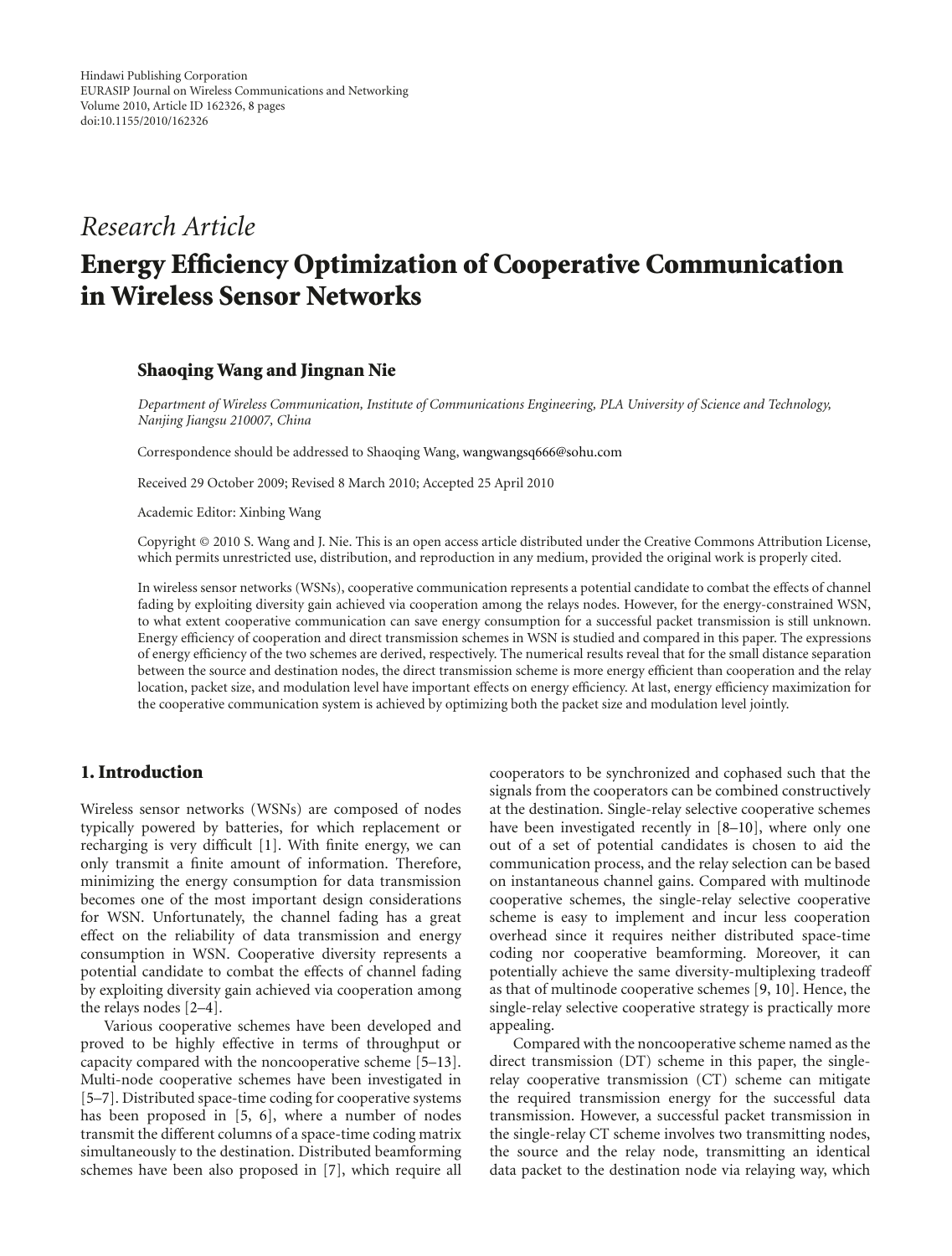might increase energy consumption. Therefore, compared with DT, to what extent the single-relay CT can save energy consumption for a successful packet transmission in WSN is still unknown. For the energy-constrained WSN, it is desired that the proper design of CT scheme can conduct minimum energy consumption for the successful packet transmission between the source and the destination. Furthermore, designing energy efficient single-relay CT schemes suitable for WSN is still an open problem.

Motivated by previous researches, in order to minimize the energy consumption for the successful packet transmission in the single-relay cooperative system, the optimal incremental relaying (IR) cooperation strategy is investigated in this paper. Energy efficiency is a fair and appropriate metric to performance evaluation and comparison between the DT and CT, which can be defined as a ratio of the number of packet bits transmitted successfully to energy consumption. Specifically, the energy efficiency expressions of DT and CT are firstly derived, respectively. Then, the effects of the locations of relay nodes, the packet size, and modulation level on energy efficiency are discussed detailedly. At last, energy efficiency maximization for the single-relay cooperative communication system is achieved by optimizing both the packet size and modulation level jointly, and the performance of the optimal IR cooperative scheme is compared with that of the traditional IR cooperative scheme and the DT scheme.

# **2. Related Work and Paper Contributions**

There is a large amount of previous works focusing on the energy efficiency optimization problem of communication in WSN. Energy efficiency based packet size optimization in WSN was investigated firstly in [14]. Energy efficiency of large-scale proactive and reactive WSN for applications involving data-centric and location-centric queries was evaluated in [15]. In [16], the authors studied the joint optimization problem of transmit power time and bit energy efficiency in CDMA WSN. Optimal transmission range for wireless sensor networks based on energy efficiency was conducted in [17, 18]. However, all the aforementioned papers focused on the energy efficiency problem of noncooperative communication scheme in WSN. Different from research of these works, energy efficiency of the multinode cooperative transmission exploiting distributed space-time codes was studied in [19–22], where cooperation was utilized for data transmission between clusters of nodes in WSN. Besides, several energy efficient transmission strategies for WSN were analyzed assuming the presence of powerful mobile agents equipped with antenna arrays and complex processors in [23]. However, few attempts have been done on the energy efficiency of the single-relay CT. In our work, we consider a single-relay CT which is more bandwidth efficient compared with multinode CT exploiting distributed space-time codes. Moreover, it is easier to implement than the multinode CT exploiting distributed space-time codes, as the later requires synchronization between the spatially separated relays performing the distributed space-time code.

Specially speaking, the CT scheme studied in this paper is different from the multihop relay transmission essentially. Due to the limited transmission ranges of nodes, the data packet of the source node needs to be relayed to the sink node via the multihop fashion, which is the final receiving node for the data packet. In this paper, the data transmission via each hop is named as the direct transmission (DT) which does not exploit the cooperative nodes. During the each-hop transmission from the transmitting node to the receiving node, due to the broadcast nature of the wireless medium, the neighbor node of the transmitting node may overhear the data packet. Then, the neighbor node can be exploited to retransmit the data packet to the receiving node, which is the so-called cooperative transmission. So, in CT, the receiving node can receive the two same data packets, with which cooperative diversity can be achieved. But, in the multihop relay transmission scheme, the receiving node can only receive one data packet from the previous transmitting node during the each-hop transmission.

Furthermore, our study is concentrated on the energy efficiency analysis and optimization of cooperative communication in two-hop fashion. Essentially speaking, multihop cooperative communication is a cooperative routing problem, which is not the solved issue in this paper. In future, our work will be generalized to multihop cooperative fashion.

We can summarize the contributions of our work as follows. The analysis approach of energy efficiency of the single-relay IR cooperative communication in WSN is proposed in this paper and expressions of energy efficiency for DT and CT are derived, respectively. The numerical results reveal that for the small distance separation between the source and the destination, DT is more energy efficient than CT. Moreover, the effect of the locations of relay nodes on energy efficiency in cooperation communication is evaluated, which can provide guidelines for relay selection algorithms in the large-scale WSN. At last, the optimal IR cooperative scheme is conducted by optimizing both the packet size and modulation level jointly. The results show that energy efficiency of the optimal IR cooperative scheme outperforms that of the traditional IR cooperative scheme. In summary, we provide important guidelines for WSN designers to decide when and how to apply the cooperative communication scheme.

The remainder of this paper is organized as follows. Section 3 introduces the system models and discusses the different aspects of the two considered communication architectures, namely direct and cooperative transmission. Energy efficiency expressions of DT and CT are derived, respectively, in Section 4. Some numerical results are given and a discrete optimization algorithm for energy efficiency maximization is proposed in Section 5. Finally, some conclusions are drawn in Section 6.

# **3. System Model**

Consider three relevant nodes in WSN, represented, respectively, by S (source node), R (relay node), and D (destination node), and assume that S wants to send the packet to D, as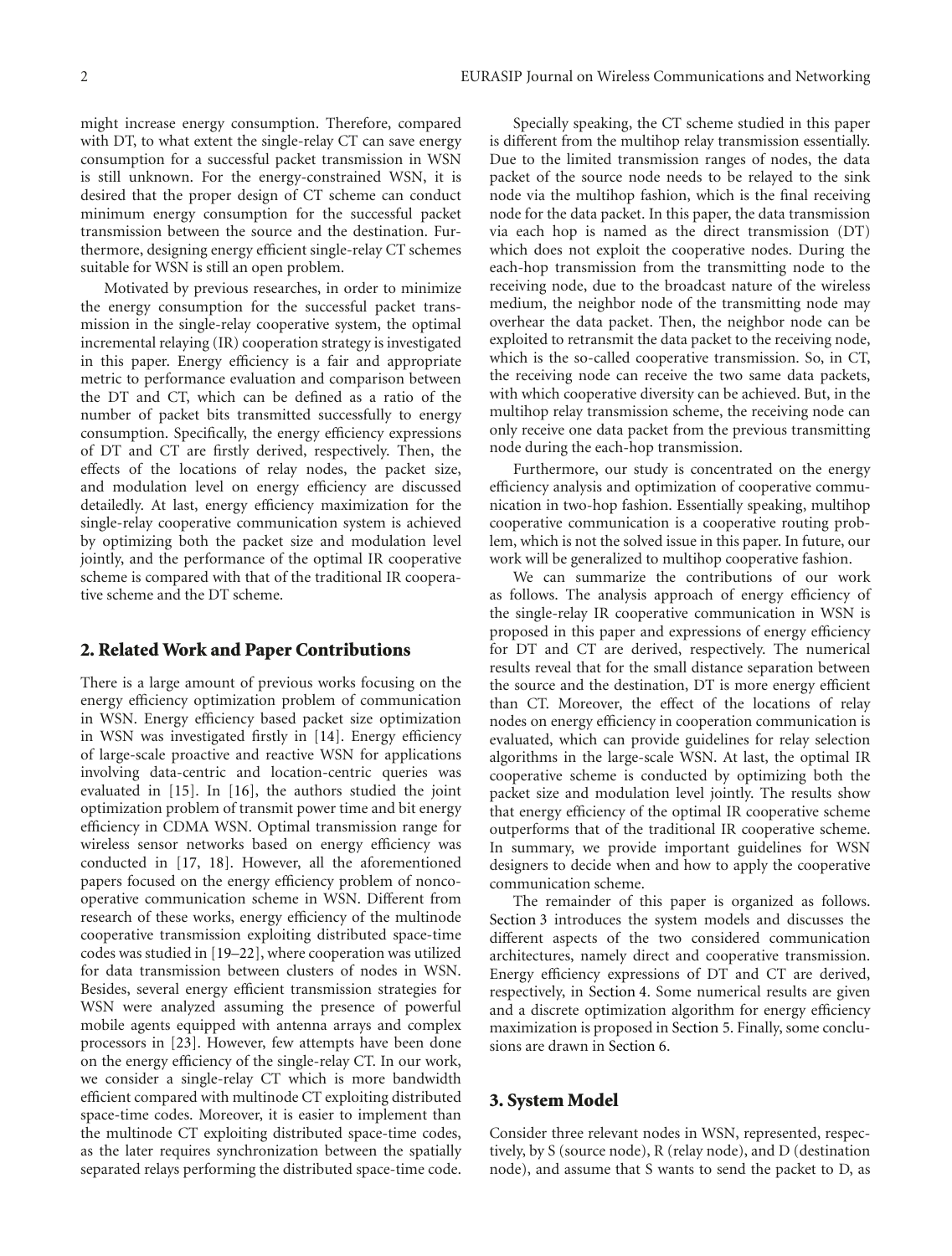

Figure 1: A typical scenario model in WSN.

illustrated in Figure 1. In the DT scheme, S just transmits the packet to node D directly, thus, the energy should be consumed for supporting the required SNR in node D for the successful packet transmission.

In the incremental relaying CT scheme, we consider a two-phase cooperation protocol. In the first phase, S transmits a data packet to D, and due to the broadcast nature of the wireless medium, R can overhear this data packet. If D receives the packet in this phase correctly, then it sends back an acknowledgment (ACK) and R just idles. On the other hand, if D cannot decode the received packet correctly, then it sends back a negative acknowledgment (NACK). In this case, if R was able to receive the data packet correctly in the first phase, then it forwards it to D. Otherwise, this packet will be dropped.

Compared with DT, CT can mitigate the required transmission energy of S for the successful packet transmission. However, a successful packet transmission in CT involves two transmitting nodes, S and R, transmitting an identical data packet to D via relaying way, which might increase energy consumption. Therefore, compared with DT, to what extent CT can save energy consumption for a successful packet transmission is still unknown. For the energy-constrained WSN, it is desired that the proper design of CT scheme can conduct minimum energy consumption for the successful packet transmission between the source and the destination.

Next, the wireless channel and the packet error rate (PER) models of DT and CT are described. Consider that the wireless channel between any two nodes is subject to flat Rayleigh fading and channel gains for different links are assumed to be statistically mutually independent and unchanged during the time period of a data packet. Assuming that the transmit power is constant for all nodes, denoted by  $P_t$ , path loss exponent is represented by  $\alpha$ , and the noise components are modeled as additional white Gaussian noise (AWGN) with variance *N*0, we can obtain the description of received SNR *γ* for a link by the probability distribution function (PDF),

$$
f_{\gamma_{ij}}(\gamma) = \frac{1}{\sigma_{ij}} \exp\left(-\frac{\gamma}{\sigma_{ij}}\right) \quad ((ij) = (sd), (rd), (sr)), \quad (1)
$$

where  $(ij)$  denotes the different links and  $\sigma_{ij}$  is the average SNR and can be expressed by

$$
\sigma_{ij} = \frac{P_t(r_{ij})^{-\alpha}}{N_0},\tag{2}
$$

where *rij* denotes the distance of a link with nodes *i* and *j* being transmitter and receiver, respectively.

Assume that uncoded *M*-QAM is adapted with the modulation level  $b = \log_2 M$  bit/symbol, the closed-form expression for the average symbol error rate (SER) of a link is given by [24]

$$
SER_{ij} \approx 2\Big(1 - 2^{-b/2}\Big)\Bigg(1 - \sqrt{\frac{3\sigma_{ij}}{2(2^b - 1) + 3\sigma_{ij}}}\Bigg) \quad (b \ge 2).
$$
\n(3)

So, the PER of a link can be obtained as

$$
\text{PER}_{ij} = 1 - \left(1 - \text{SER}_{ij}\right)^{L/b},\tag{4}
$$

where *L* is the length of the data packet.

Apparently, the PER of DT equals to the PER of the S-D link and can be written as

$$
PERD = PERsd = 1 - (1 - SERsd)L/b.
$$
 (5)

Having the PER of all the links given by (4), the PER of CT can be evaluated by

$$
PER^{C} = PER_{sd}PER_{sr} + PER_{sd}(1 - PER_{sr})PER_{rd}. \qquad (6)
$$

Equation (6) shows that the successful packet transmission from node S to node D can be carried out through the path of S-D or S-R-D, and the corresponding PER might be reduced by R's retransmission.

Noting that the entire data packet is composed of the packet header, payload and trailer, energy efficiency of the system can be expressed by

$$
\eta = \frac{L_p (1 - PER)}{E},\tag{7}
$$

where  $L_p$  is the payload length of a data packet, PER denotes the packet error rate of DT or CT, and *E* is energy consumption of transporting a data packet with the DT or CT scheme. Therefore, energy efficiency *η* represents the ratio of the number of packet bits transmitted successfully to energy consumption.

In the next section, we will evaluate energy efficiency of DT and CT.

#### **4. Performance Analysis**

In this section, we characterize the system performance in terms of energy efficiency for the direct and cooperative scenarios to quantify the energy savings, if any, gained by applying cooperative transmission.

Assume that the total energy consumption of the system is composed of the power consumption of the power amplifiers and all other circuit blocks of the nodes. Let *β* denotes the loss factor of the power amplifier  $(0 < \beta < 1)$ and *P<sub>ct</sub>* and *P<sub>cr</sub>* represent the power consumption of circuit blocks of transmitter and receiver, respectively. Moreover, the symbol rate  $R_s$  is assumed to be constant, and then, the bit rate is given by  $R_s \times b$ .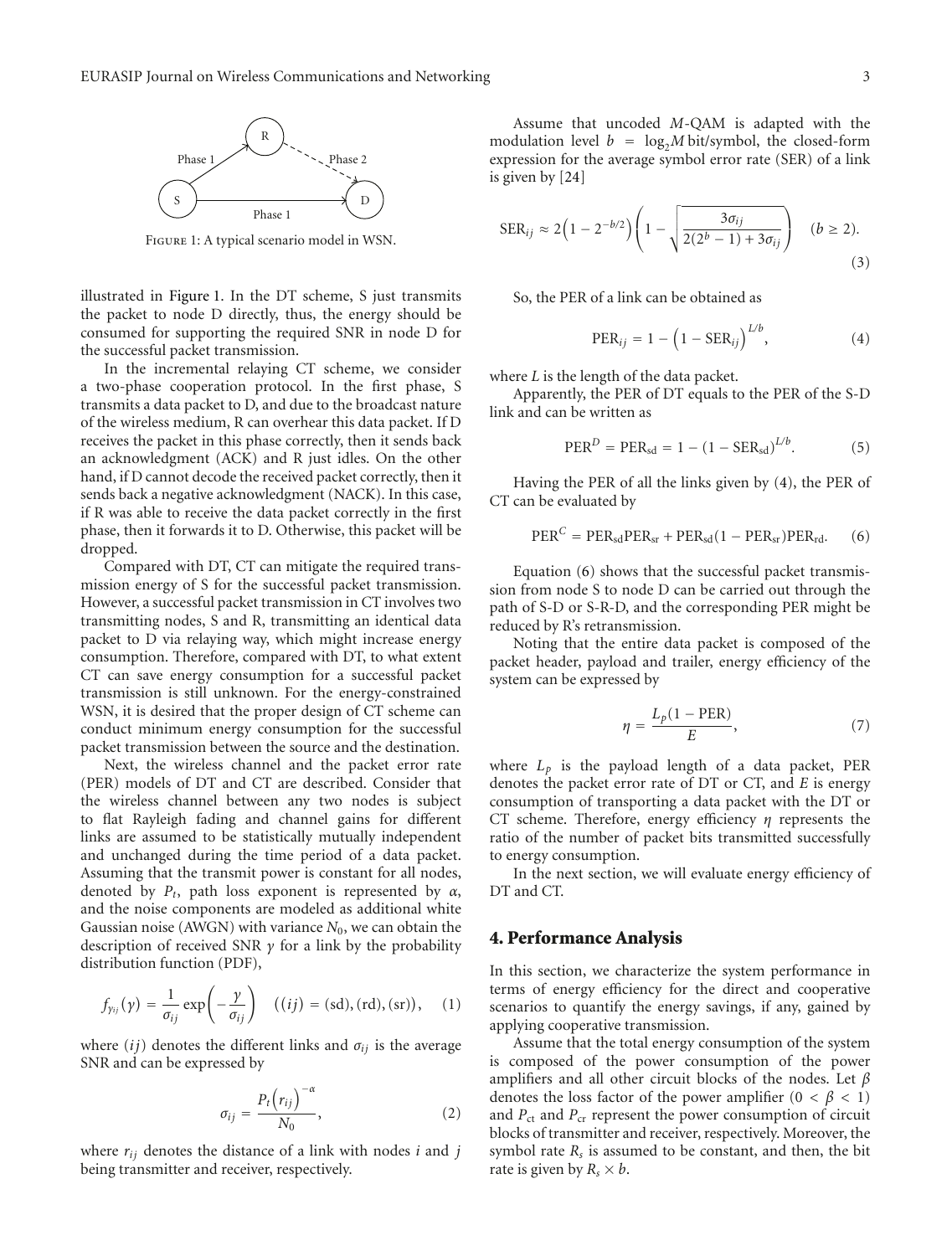*4.1. Direct Transmission.* The total consumed energy of transmitting one data packet with the DT scheme can be expressed by

$$
E^{D} = (P_{t}(1+\beta) + P_{ct} + P_{cr})\frac{L}{R_{b}}.
$$
 (8)

Substituting (5) and (8) into (7), energy efficiency of DT is given by

$$
\eta^D = \frac{L_p \left(1 - PER^D\right)}{E^D}.\tag{9}
$$

*4.2. Cooperative Transmission.* Different from DT, the total consumed power for CT to transmit one packet is a discrete random variable and can be statistically described as follows,

$$
P_{\text{total}}^{C} = \begin{cases} P_{t}(1+\beta) + P_{\text{ct}} + 2P_{\text{cr}}, & (1 - PER_{\text{sd}}), \\ P_{t}(1+\beta) + P_{\text{ct}} + 2P_{\text{cr}}, & (PER_{\text{sd}}PER_{\text{sr}}), \\ 2P_{t}(1+\beta) + 2P_{\text{ct}} + 3P_{\text{cr}}, & (PER_{\text{sd}}(1 - PER_{\text{sr}})). \end{cases}
$$
(10)

In the first term of the above expression, when the packet transmission over the S-D link is successful with the probability  $(1 - PER<sub>sd</sub>)$ , the consumed power is composed of the consumed power in node S  $(P_t(1 + \beta) + P_{ct})$  and the receiving power of the D and R  $2P_{cr}$ . Similarly, (PER<sub>sd</sub>PER<sub>sr</sub>) denotes the failure probability of both the transmissions over the S-D and the S-R links, and so the consumed power is still  $(P_t(1 + \beta) + P_{ct} + 2P_{cr})$ . The last term corresponds to the event indicating the R's retransmission while the failure of transmission is over the S-D link.

So the total consumed energy of transmitting one data packet with CT is written as

$$
E^{C} = \frac{(1 - PER_{sd}) (P_t (1 + \beta) + P_{ct} + 2P_{cr}) L}{R_b}
$$
  
+ 
$$
\frac{PER_{sd}PER_{sr} (P_t (1 + \beta) + P_{ct} + 2P_{cr}) L}{R_b}
$$
  
+ 
$$
\frac{PER_{sd} (1 - PER_{sr}) (2P_t (1 + \beta) + 2P_{ct} + 3P_{cr}) L}{R_b}
$$
 (11)

Substituting (6) and (11) into (7), energy efficiency of CT is given by

$$
\eta^C = \frac{L_p \left(1 - \text{PER}^C\right)}{E^C}.
$$
\n(12)

We have derived energy efficiency expressions of DT and CT. So, the energy efficiency gain can be defined as the ratio of energy efficiency of CT to that of DT and can be obtained as

$$
G = \frac{\eta^C}{\eta^D}.\tag{13}
$$

When this ratio is smaller than one, this indicates that DT is more energy efficient and that the extra energy consumption induced by cooperation overweighs its gains in decreasing the packet error rate of the system.

# **5. Numerical Results**

There are different system parameters such as the link distance, the packet size, and modulation level, which have important effects on energy efficiency. In order to understand the effect of each of these parameters, we will study the performance of CT and DT in Matlab 7.0.1 when varying one of these parameters and fixing the rest.

Without the loss of the generality, we assume that the S, R, and D nodes lie along a straight line and the R-D distance is  $r_{\text{rd}} = q \times r_{\text{sd}} (0 < q < 1).$ 

In all of the numerical simulations, the system parameters take the following values when considered fixed:  $\alpha = 4$ ,  $\beta$  = 0.3,  $P_t$  = 0.001 w,  $P_{ct}$  = 10<sup>-4</sup> w,  $P_{cr}$  = 5 × 10<sup>-5</sup> w,  $R_s = 10^4$  symbol/s,  $N_0 = 10^{-13.5}$ ,  $q = 0.5$ ,  $L_p = 40$  bit, *L* = 56 bit, and *b* = 4. The values of *α*, *β*, *P<sub>t</sub>*, *P<sub>ct</sub>*, and *P<sub>cr</sub>* are taken from the specifications of Mica2 motes [25].

*5.1. Effects of the S-D Distance and the Relay Locations on Energy Efficiency.* Firstly, we study the effects of the S-D distance and the relay locations on energy efficiency.

Figure 2 depicts energy efficiency of CT and DT, which are expressed by "C" and "D", respectively, and Figure 3 depicts the energy efficiency gain for different relay locations, respectively. At S-D distances below 80 m, DT is more energy efficient than CT. This is because the extra energy consumption of the relay node induced by cooperation outweighs its gain in decreasing the packet error rate of the system. However, at S-D distances above 80 m, CT is more energy efficient than DT as shown in Figures 2 and 3. Because the PER of DT deteriorates more seriously as the S-D distance increases endlessly. However, due to the benefit of cooperation, the PER of CT can keep much lower than that of DT. The analytical and numerical results reveal a distance threshold behavior that separates regions where DT is better from regions where CT prevails.

Moreover, when *q* equals 0.5, which means that the S-R distance equals the R-D distance, the energy efficiency gain is best among all of relay locations as shown in Figure 3. When the S-D distance is below 80 m, the relay location hardly affects energy efficiency gain. The effect of relay locations on the energy efficiency can provide guidelines for relay selection algorithms in the large-scale wireless sensor networks.

*5.2. Effects of the Packet Size and Modulation Level on Energy Efficiency.* Secondly, the effects of the packet size and modulation level on energy efficiency are discussed detailedly.

Based on the theoretical analysis in Sections 3 and 4, Figure 4 shows the joint effects of the packet size and modulation level on energy efficiency of CT at  $r_{sd} = 140$ . It can be seen that the energy efficiency plane is smooth, which indicates a good match between the local maximum and the global maximum of energy efficiency. We have conducted extensive simulation for the DT system and found that the energy efficiency plane of it is also smooth. So, energy efficiency can be maximized by optimizing the packet size and modulation level jointly.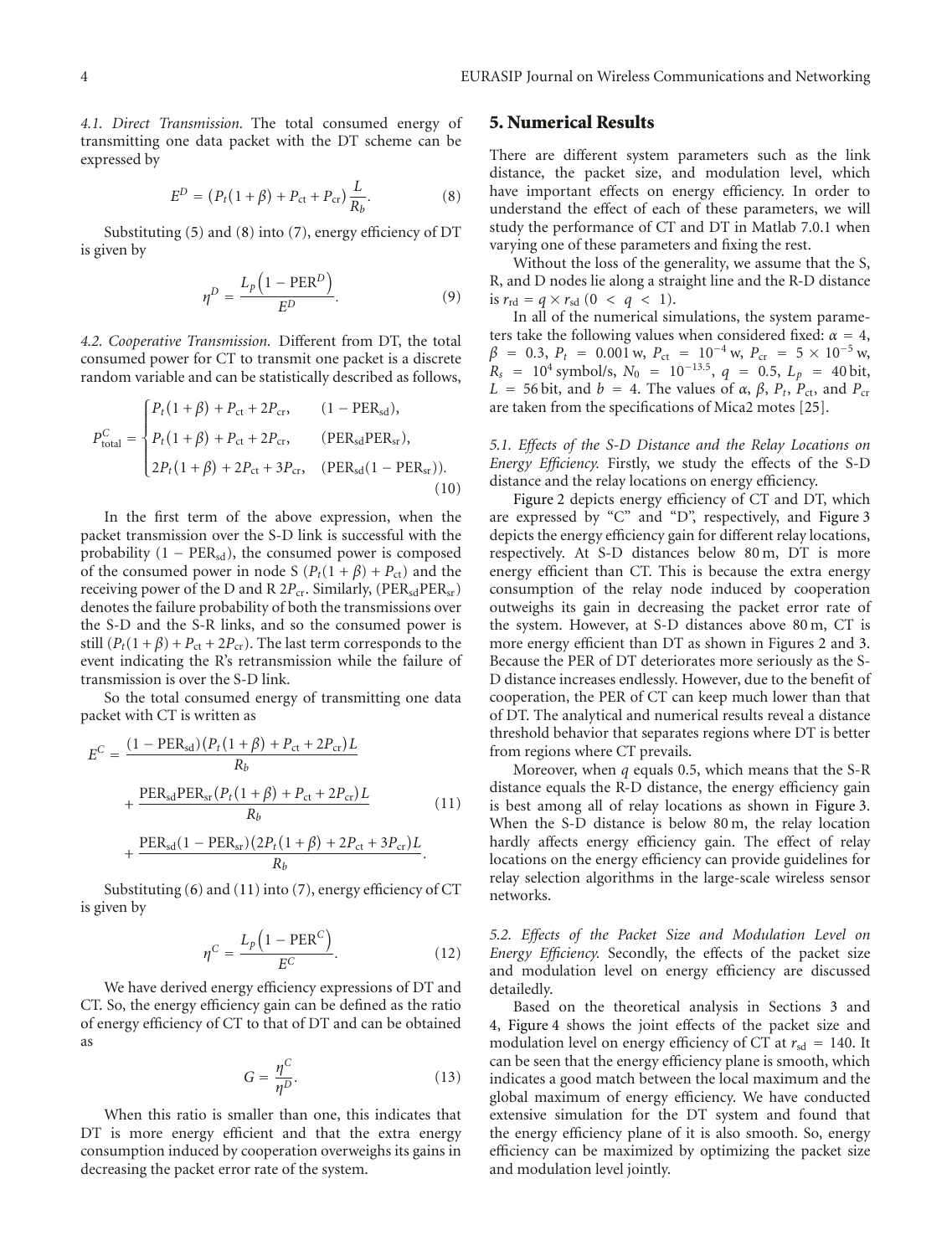

Figure 2: Energy efficiency versus the S-D distance for different relay locations.



Figure 3: Energy efficiency gain versus the S-D distance for different relay locations.

*5.3. Discrete Optimization Algorithm for Energy Efficiency Maximization.* As discussed in Section 5.2, energy efficiency clearly depends on two important parameters: the packet length *L* and the modulation level *b*. As we know, a small packet length indicates that the packet transmission is not susceptible to errors but at the cost of a large packet overhead. A large *L* implies that the packet is more susceptible to errors, which may decrease energy efficiency. As for the modulation



Figure 4: Energy efficiency versus the packet size and modulation level for the cooperation scenario ( $r_{sd} = 140$ ).

level *b*, a packet with a low modulation level is more robust but may result in inefficient use of the channel and energy. On the other hand, a packet with a high modulation level is more liable to error but carries more information per symbol. Therefore, the joint optimal *L* and *b* are desired so as to maximize energy efficiency. Noting that both the packet size *L* and modulation level *b* are discrete, we propose a two-dimensional discrete optimization algorithm to find the maximum of energy efficiency for the CT and DT systems by optimizing both *L* and *b* jointly.

Let  $\eta(L, b)$  represents energy efficiency with a packet length *L* and a modulation level *b* and *η*<sup>∗</sup> denotes the optimal energy efficiency. Assume the minimum of *L* equals 32 bits, the incremental step value of *L* equals 1 byte (8 bits), and the maximum value of *b* equals 8. The discrete optimization algorithm is described as shown in Algorithm 1.

In the optimization algorithm, we start searching the optimal packet size  $L_{opt}$  with a fixed  $b = 2$ , and for each incremental *b*, we compute the maximum of energy efficiency by optimizing *L*. The whole process will terminate when energy efficiency begins to fall. This is based on the observation that the local energy efficiency and the global energy efficiency always match perfectly when *b* varies and *L* is fixed or *L* varies and *b* is fixed as shown in Figure 4. It can be seen that with discrete optimization algorithm, the joint optimization of *L* and *b* is decoupled so that the complexity can be reduced dramatically.

Using the discrete optimization algorithm, the curves of energy efficiency for the optimal CT and DT systems, which are expressed by "Optimal C" and "Optimal D", respectively, are plotted in Figure 5. For comparison, the energy efficiency curves for CT and DT systems with fixed  $L = 56$  and  $b = 4$ are also given in Figure 5. The corresponding optimal values of packet size *L* and modulation level *b* are drawn in Figures 6 and 7, respectively.

It can be seen from Figure 5 that the optimal CT scheme exhibits the best performance and energy efficiency of the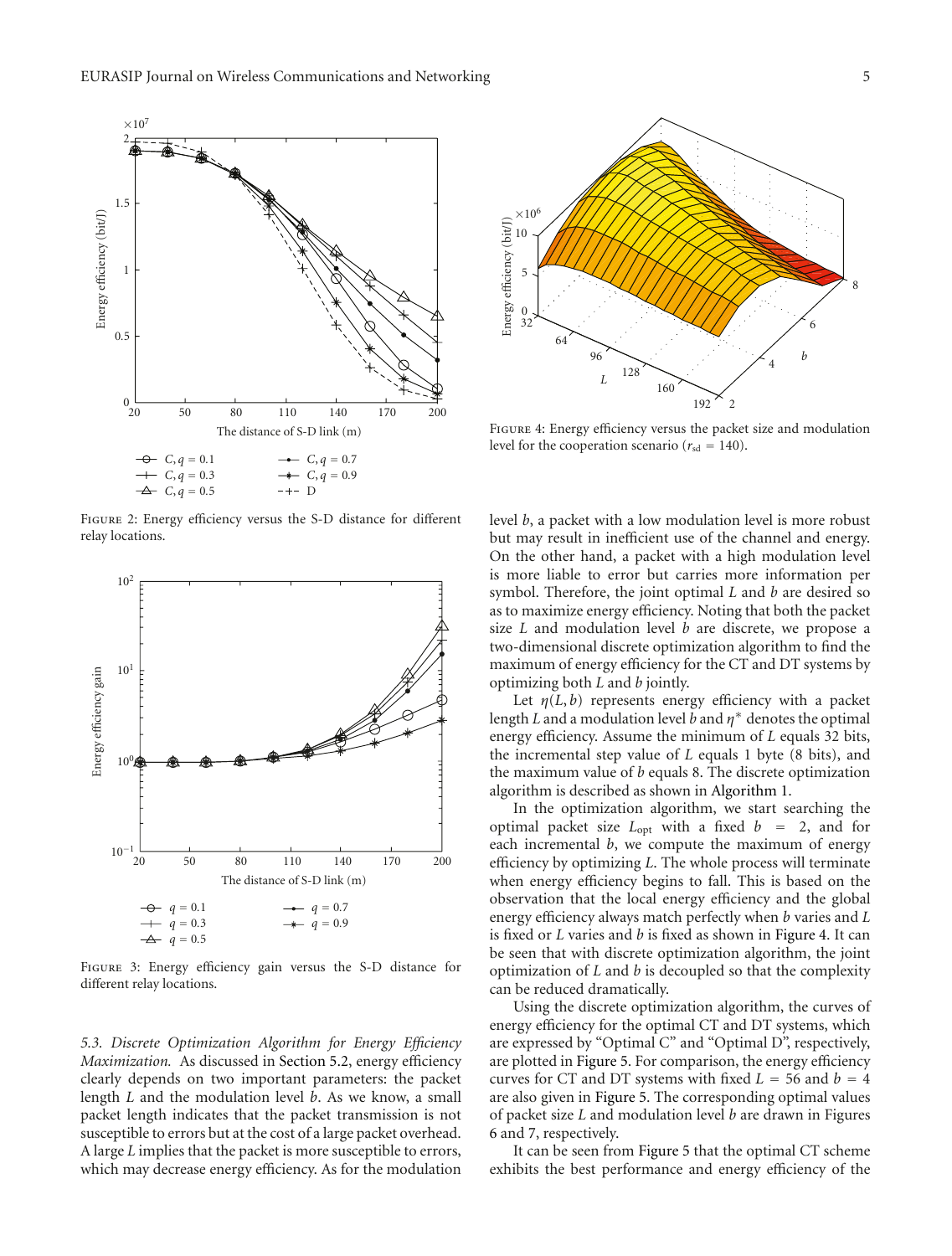Initialization:  $b = 2$ ,  $k = 2$ ;  $\eta^* = 0$ ;<br>while  $(b < 9)$  %Performing con **iile** ( $b < 9$ ) %Performing condition of the algorithm  $L_m = 32$ ; %The minimum of packet size 32 bits %The minimum of packet size 32 bits  $L_t = L_m + 8$ ; %Increasing the packet size with 8 bits %Comparing energy efficiency *η* for different *L*  ${\rm \{while} (\eta(L_m, b) < \eta(L_t, b))$  $L_m = L_t$ ;  $L_t = L_t + 8$ ; %Increasing the packet size with 8 bits **end while**} %Saving the temporary value of energy efficiency *ηk*  $b_k = b;$  $L_k = L_m$ ;  $\eta_k = \eta(L_k, b_k);$ {**if** (*ηk > η*∗)  $\eta^* = \eta_k$ ;  $b^* = b_k$ ;  $L^* = L_k$ ; **else**  $\eta_{\text{opt}} = \eta^*$ ; %The optimal value of energy efficiency  $b_{opt} = b^*$ ; %The optimal value of packet size  $L_{\text{opt}} = L^*$ ; %The optimal value of modulation level<br>**stop**; %Terminating the whole loop **stop**; %Terminating the whole loop **end if**}  $b = b + 1$ ; %Increasing the modulation level with 1  $k = k + 1$ ; %Performing the next loop **end while**

Algorithm 1

optimal DT scheme is much less than that of the optimal CT scheme, especially when the S-D distance becomes longer and longer. In addition, energy efficiency of the optimal CT scheme is better than that of the traditional CT scheme with fixed *L* and *b*.

Moreover, when the S-D distance is above 160 m, energy efficiency of the optimal CT scheme equals that of the traditional CT scheme with fixed  $L = 56$  and  $b = 4$ . Because, at the S-D distances above 160, the optimal packet size and modulation level for the optimal CT scheme are also 56 and 4, respectively, as shown in Figures 6 and 7.

At last, specially speaking, the optimal cooperative communication scheme should use the large packet size and high modulation level when the S-D distance is shorter and adopt the small packet size and low modulation level when the S-D distance is longer, as shown in Figures 6 and 7.

# **6. Conclusions and Future Work**

In this paper, energy efficiency of the cooperative and direct transmission schemes in WSN is studied and compared. The numerical results reveal that for small distance separation between the source and destination, direct transmission is more energy efficient than cooperation and, above the threshold distance, cooperation gains can be achieved. Moreover, when the S-R distance equals the R-D distance, energy efficiency gain is the best among all of the different relay locations. This conclusion can provide guidelines for relay selection algorithms in the large-scale wireless sensor



Figure 5: Energy efficiency versus the S-D distance for optimal and nonoptimal scenarios.



Figure 6: Optimal packet size versus the S-D distance for cooperation and direct transmission scenarios.

networks. At last, a two-dimensional discrete optimization algorithm is proposed to find the maximum of energy efficiency for cooperative communication system by optimizing both the packet size and modulation level jointly. Energy efficiency of the optimal cooperative scheme is better than that of the traditional cooperative scheme with fixed *L* and *b*. In summary, we provide important guidelines for WSN designers to decide when and how to apply the cooperative communication scheme.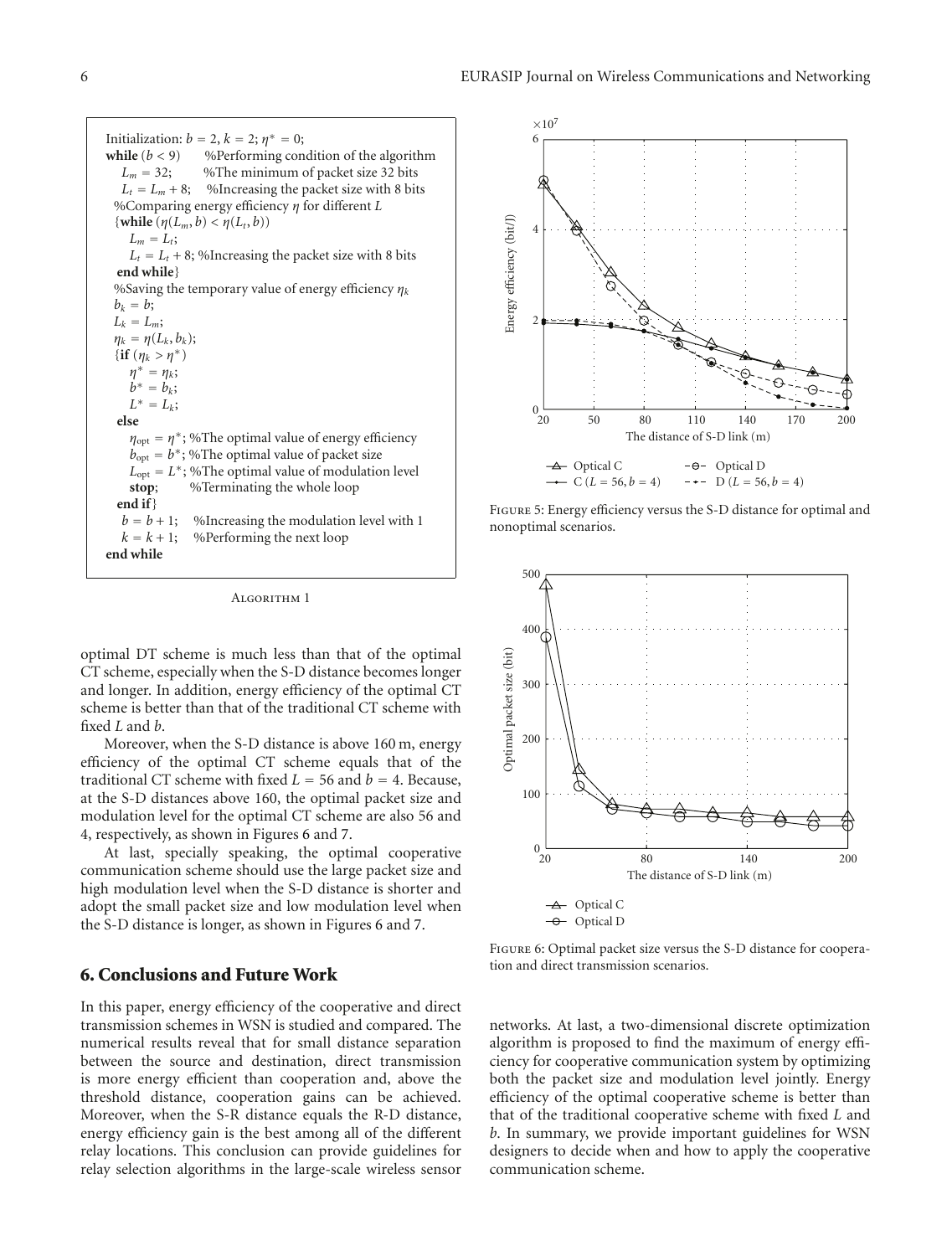

Figure 7: Optimal modulation level versus the S-D distance for cooperation and direct transmission scenarios.

We present the performance analysis of cooperative communication in two-hop fashion, which will be generalized to multihop cooperative fashion. Moreover, the constant transmit power is adopted at all the nodes in this paper. In future, the power control scheme can be integrated into our research.

# **Acknowledgment**

The authors wish to thank the anonymous reviewers for their very helpful suggestions and comments.

# **References**

- [1] I. F. Akyildiz, W. Su, Y. Sankarasubramaniam, and E. Cayirci, "A survey on sensor networks," *IEEE Communications Magazine*, vol. 40, no. 8, pp. 102–105, 2002.
- [2] A. Sendonaris, E. Erkip, and B. Aazhang, "User cooperation diversity—part I: system description," *IEEE Transactions on Communications*, vol. 51, no. 11, pp. 1927–1938, 2003.
- [3] A. Sendonaris, E. Erkip, and B. Aazhang, "User cooperation diversity—part II: implementation aspects and performance analysis," *IEEE Transactions on Communications*, vol. 51, no. 11, pp. 1939–1948, 2003.
- [4] J. N. Laneman, D. N. C. Tse, and G. W. Wornell, "Cooperative diversity in wireless networks: efficient protocols and outage behavior," *IEEE Transactions on Information Theory*, vol. 50, no. 12, pp. 3062–3080, 2004.
- [5] J. N. Laneman and G. W. Wornell, "Distributed space-timecoded protocols for exploiting cooperative diversity in wireless networks," *IEEE Transactions on Information Theory*, vol. 49, no. 10, pp. 2415–2425, 2003.
- [6] A. Stefanov and E. Erkip, "Cooperative coding for wireless networks," *IEEE Transactions on Communications*, vol. 52, no. 9, pp. 1470–1476, 2004.
- [7] H. Ochiai, P. Mitran, H. V. Poor, and V. Tarokh, "Collaborative beamforming for distributed wireless ad hoc sensor networks," *IEEE Transactions on Signal Processing*, vol. 53, no. 11, pp. 4110–4124, 2005.
- [8] A. Bletsas, A. Khisti, D. P. Reed, and A. Lippman, "A simple cooperative diversity method based on network path selection," *IEEE Journal on Selected Areas in Communications*, vol. 24, no. 3, pp. 659–672, 2006.
- [9] M. M. Fareed and U. M. Murat, "On relay selection for decode-and-forward relaying," *IEEE Transaction on Wireless Communications*, vol. 8, no. 7, pp. 3341–3346, 2009.
- [10] D. S. Michalopoulos and G. K. Karagiannidis, "Performance analysis of single relay selection in rayleigh fading," *IEEE Transactions on Wireless Communications*, vol. 7, no. 10, pp. 3718–3724, 2008.
- [11] L. Song and D. Hatzinakos, "Cooperative transmission in poisson distributed wireless sensor networks: protocol and outage probability," *IEEE Transactions on Wireless Communications*, vol. 5, no. 10, pp. 2834–2843, 2006.
- [12] M. Safari and M. Uysal, "Cooperative diversity over lognormal fading channels: performance analysis and optimization," *IEEE Transactions on Wireless Communications*, vol. 7, no. 5, pp. 1963–1972, 2008.
- [13] S. S. Ikki and M. H. Ahmed, "Performance of cooperative diversity using equal gain combining (EGC) over Nakagamim fading channels," *IEEE Transactions on Wireless Communications*, vol. 8, no. 2, pp. 557–562, 2009.
- [14] Y. Sankarasubramanian, I. F. Akyildiz, and S. W. McLaughlin, "Energy efficiency based packet size optimization in wireless sensor networks," in *Proceedings of the 1st IEEE International Workshop on Sensor Network Protocols and Applications*, pp. 1– 8, Anchorage, Alaska, USA, 2003.
- [15] Q. Zhao and L. Tong, "Energy efficiency of large-scale wireless networks: proactive versus reactive networking," *IEEE Journal on Selected Areas in Communications*, vol. 23, no. 5, pp. 1100– 1112, 2005.
- [16] T. Shu, M. Krunz, and S. Vrudhula, "Joint optimization of transmit power-time and bit energy efficiency in CDMA wireless sensor networks," *IEEE Transactions on Wireless Communications*, vol. 5, no. 11, pp. 3109–3118, 2006.
- [17] J. Deng, Y. S. Han, P.-N. Chen, and P. K. Varshney, "Optimal transmission range for wireless ad hoc networks based on energy efficiency," *IEEE Transactions on Communications*, vol. 55, no. 9, pp. 1772–1782, 2007.
- [18] R. Zhang and J.-M. Gorce, "Optimal transmission range for minimum energy consumption in wireless sensor networks," in *Proceedings of IEEE Wireless Communications and Networking Conference (WCNC '08)*, pp. 757–762, Las Vegas, Nev, USA, April 2008.
- [19] S. Cui, A. J. Goldsmith, and A. Bahai, "Energy-efficiency of MIMO and cooperative MIMO techniques in sensor networks," *IEEE Journal on Selected Areas in Communications*, vol. 22, no. 6, pp. 1089–1098, 2004.
- [20] S. K. Jayaweera, "Virtual MIMO-based cooperative communication for energy-constrained wireless sensor networks," *IEEE Transactions on Wireless Communications*, vol. 5, no. 5, pp. 984–989, 2006.
- [21] Y. Yuan, M. Chen, and T. Kwon, "A novel cluster-based cooperative MIMO scheme for multi-hop wireless sensor networks," *EURASIP Journal on Wireless Communications and Networking*, vol. 2006, Article ID 72493, 9 pages, 2006.
- [22] Y. Gai, L. Zhang, and X. Shan, "Energy efficiency of cooperative MIMO with data aggregation in wireless sensor networks," in *Proceedings of IEEE Wireless Communications and*